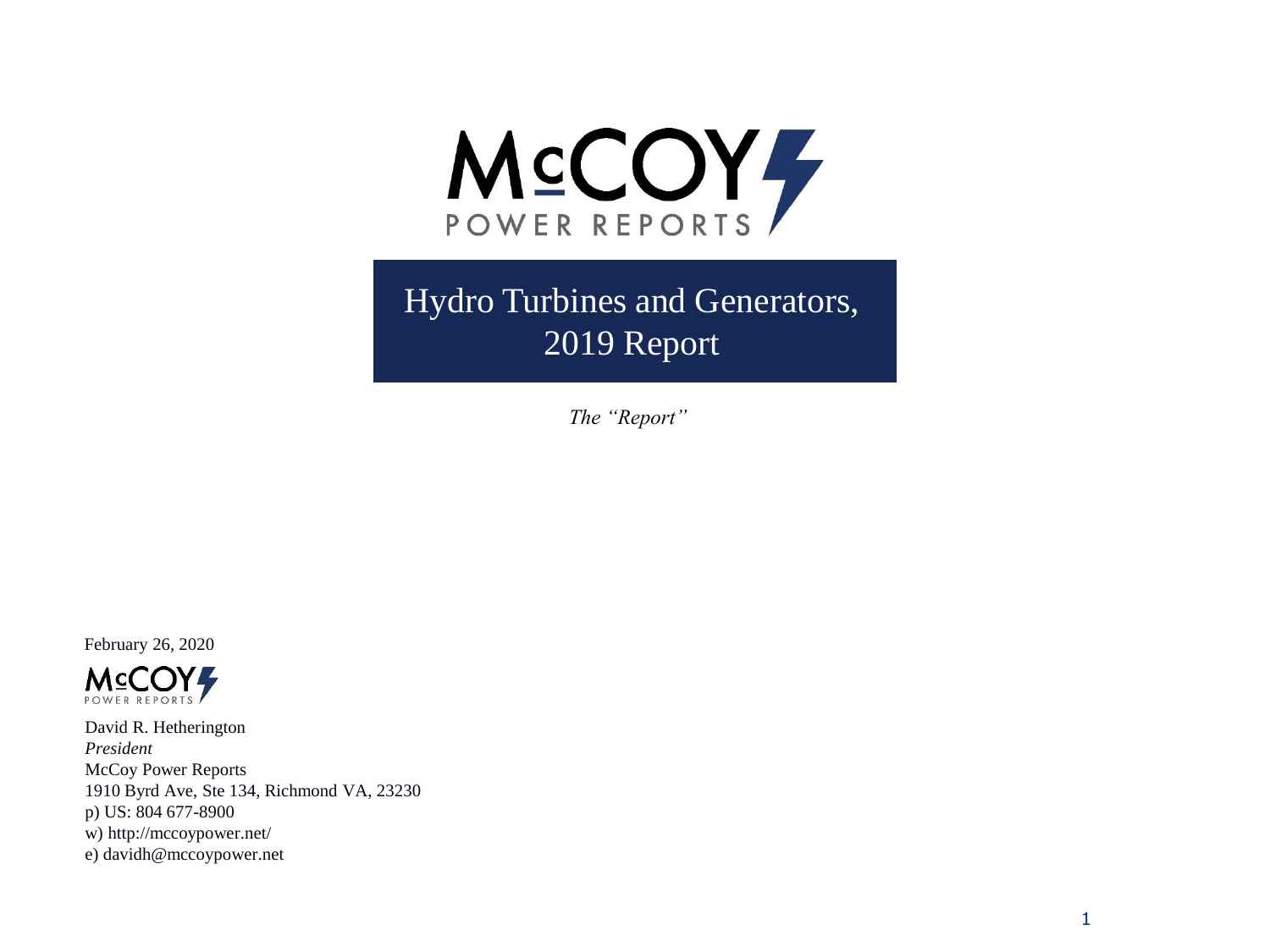#### Table of Contents

To our subscribers:

Since 1993, McCoy has measured the breadth, depth, and competitive elements of the power generation markets we serve. Our scope includes a clear mandate to judge market share.

Quarterly market performance updates provide transparency and insight, but the appropriate interval with which to assess OEM efficacy is annual.

> All our best, Bob McCoy Dave Hetherington

## From the Editors Table of Contents

- **Summary**
- Analyses
	- Geographic Demand
	- Unit Size Segmentation
	- On-Grid Performance, USA and Europe
- Market Share Analyses
- 2019 Official League Tables
	- Tech Owner: Hydro Turbines
	- Tech Owner: Hydro Generators
- Hydro T&G Order Data, 1980 Thru 2019 (the "Data"): Please See Accompanying Spreadsheet

*The Report and the Data are for your company's internal use only and may not be reproduced or retransmitted in any manner without the written permission of McCoy Power Reports. All rights are reserved.*

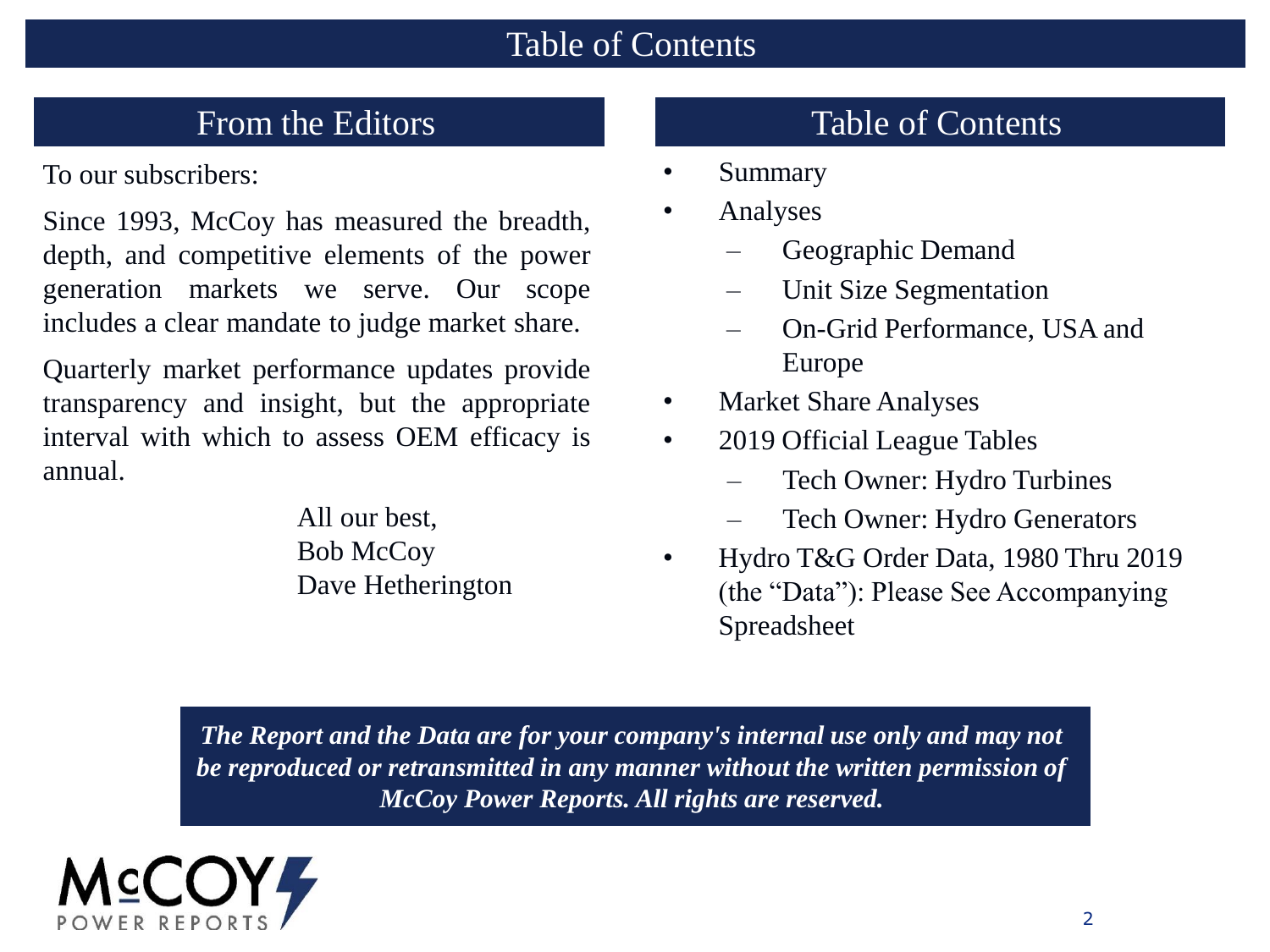#### Summary

The hydro turbine (HT) markets for units of at least 10.0 MWe unit capacity amounted to 9,085 MWe and 80 units during 2019 (image right). On-year, capacity volume declined 46% to the lowest level since 1999 while unit volume declined 39% on-year to its lowest level on record (McCoy data only goes back to 1980).

On the pages that follow, we offer insights related to geographic demand, unit size, utilization in the USA and Europe, and OEM competitive performance.



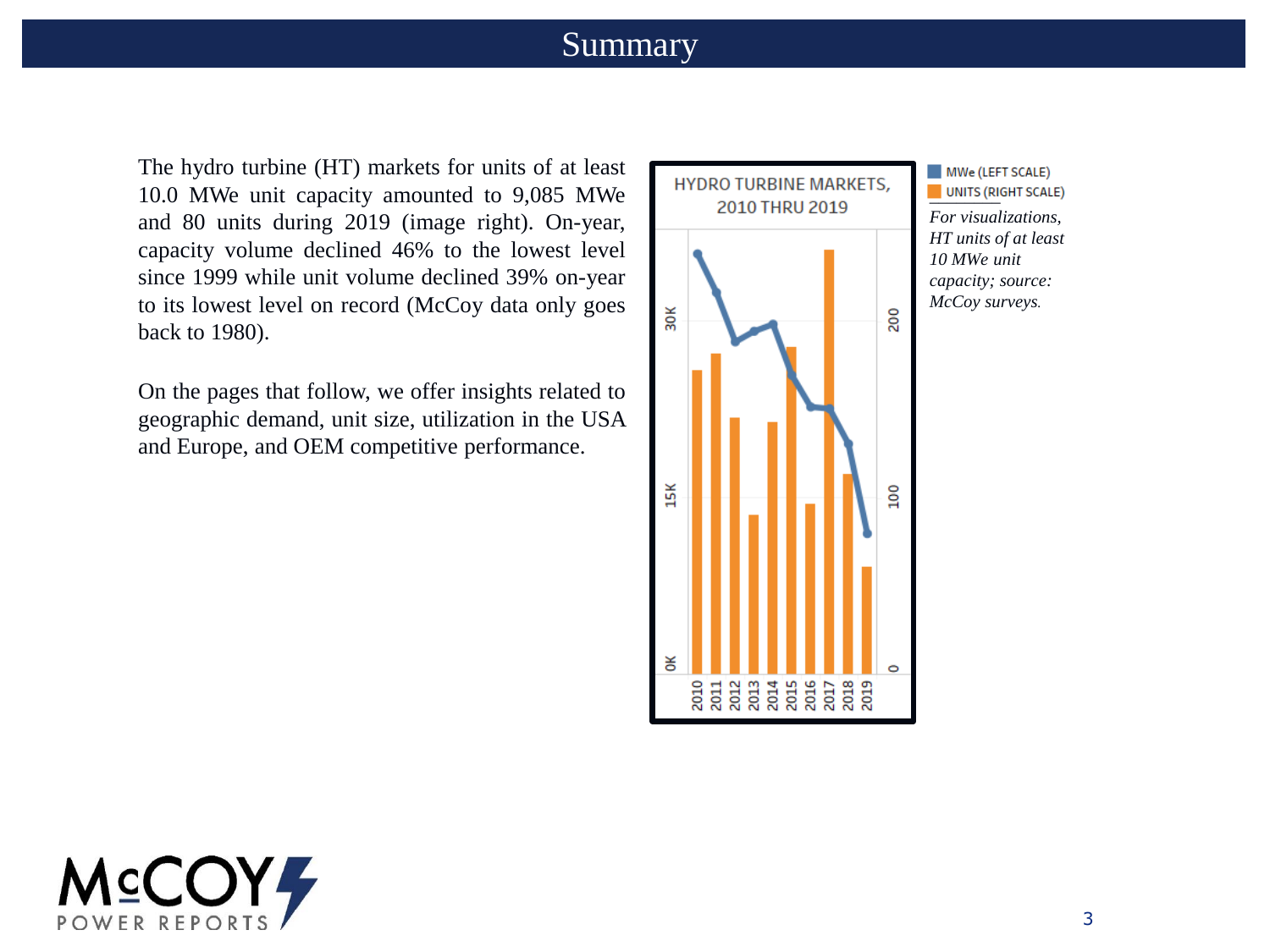Asia was the dominant region again in 2019, comprising 85% of all 2019 capacity (image near right).

For the past five years through 2019, Asia comprised 82% of capacity demand (image far right, top) and China alone accounted for 66% (image far right bottom).



*For visualizations, HT units of at least 10 MWe unit capacity; source: McCoy surveys.*

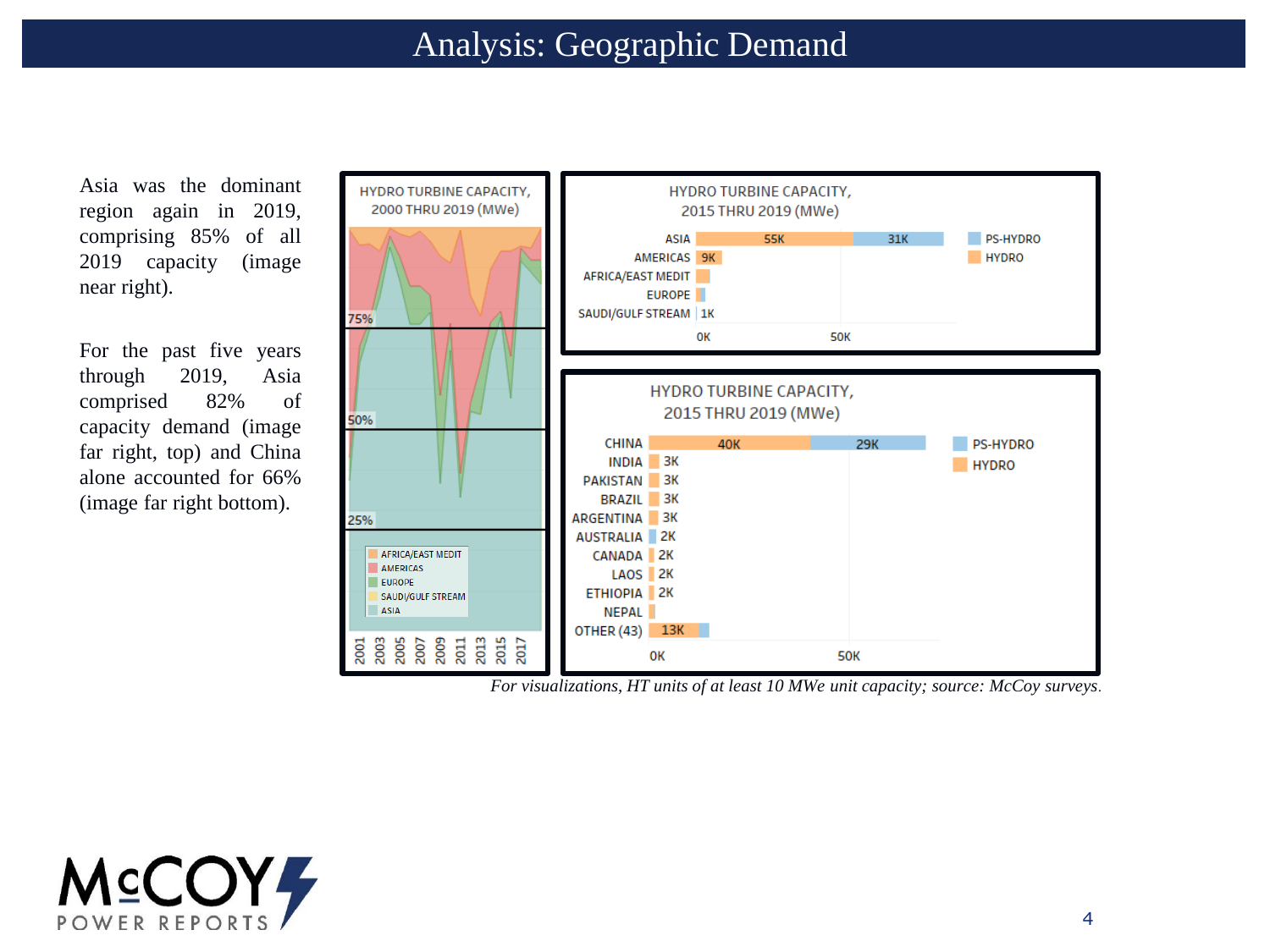### Analysis: Unit Size Segmentation

Small and Medium sized HT units combined for 66% of the market in 2019, the highest such portion of the market since 2013 (image below left).

For the five-year period through 2019, Small units comprised 33% of the market and Medium units 26% (image below right, top). By capacity, X Large units were 68% of the market and Large units 20% (image below right, bottom).



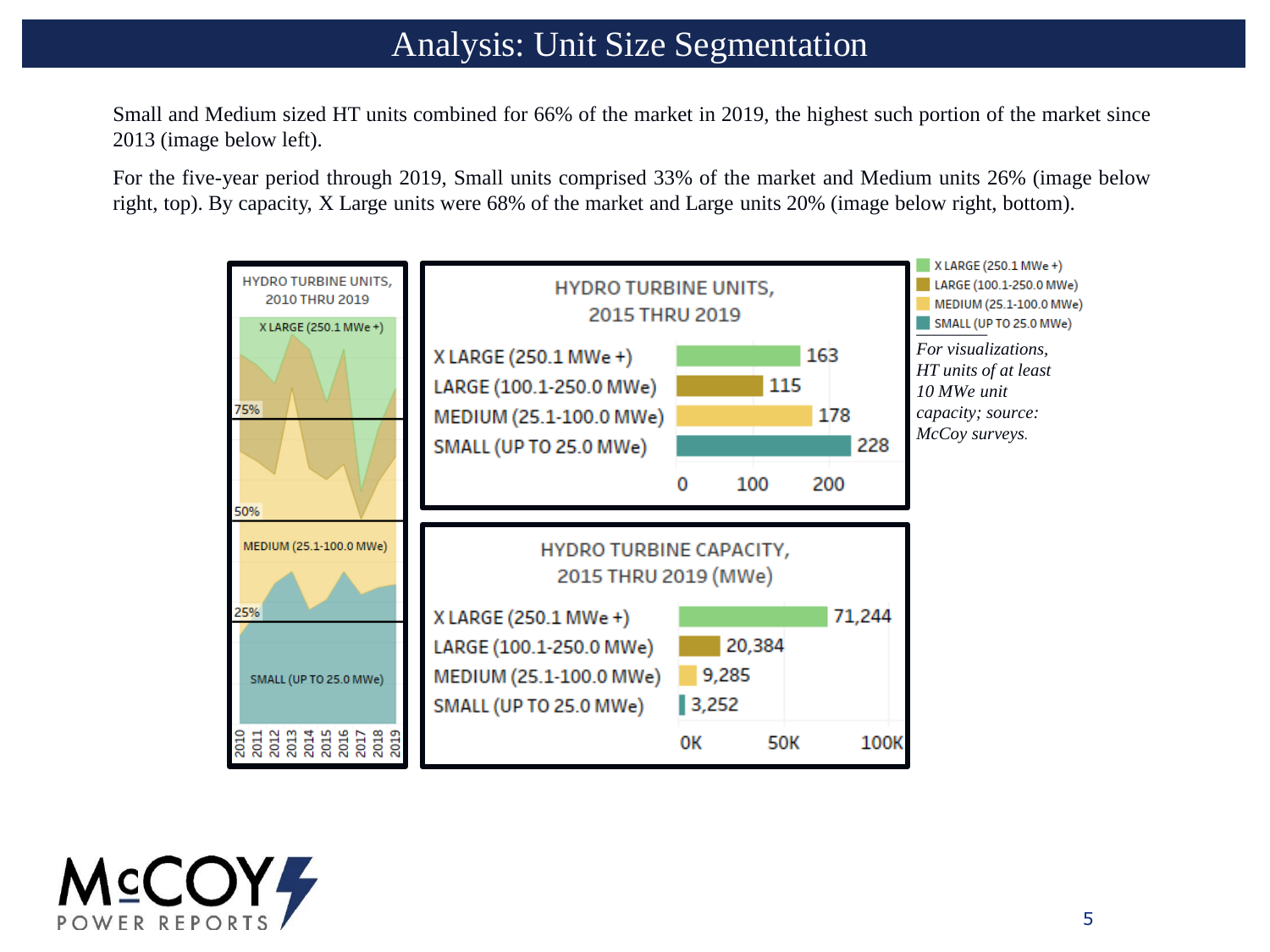Though the markets for new HTs are down significantly in 2019, fleet utilization in Europe and the USA shows consistency.

In Europe, hydro technologies generated 121M MWh, down on-year 4.4% yet the second-best year of the past five (image near right). As a portion of Europe's 2019 net generation, hydro was 5.8%, the highest measure of the past five years.

In the USA, 9M'19 hydro net generation was 211M MWh, down 5.3% on-year. As a portion of all net generation, USA hydro was 6.7% in 9M'19, down from 7.0% in 9M'18 (image far right)



**MCCOY4** POWER REPOR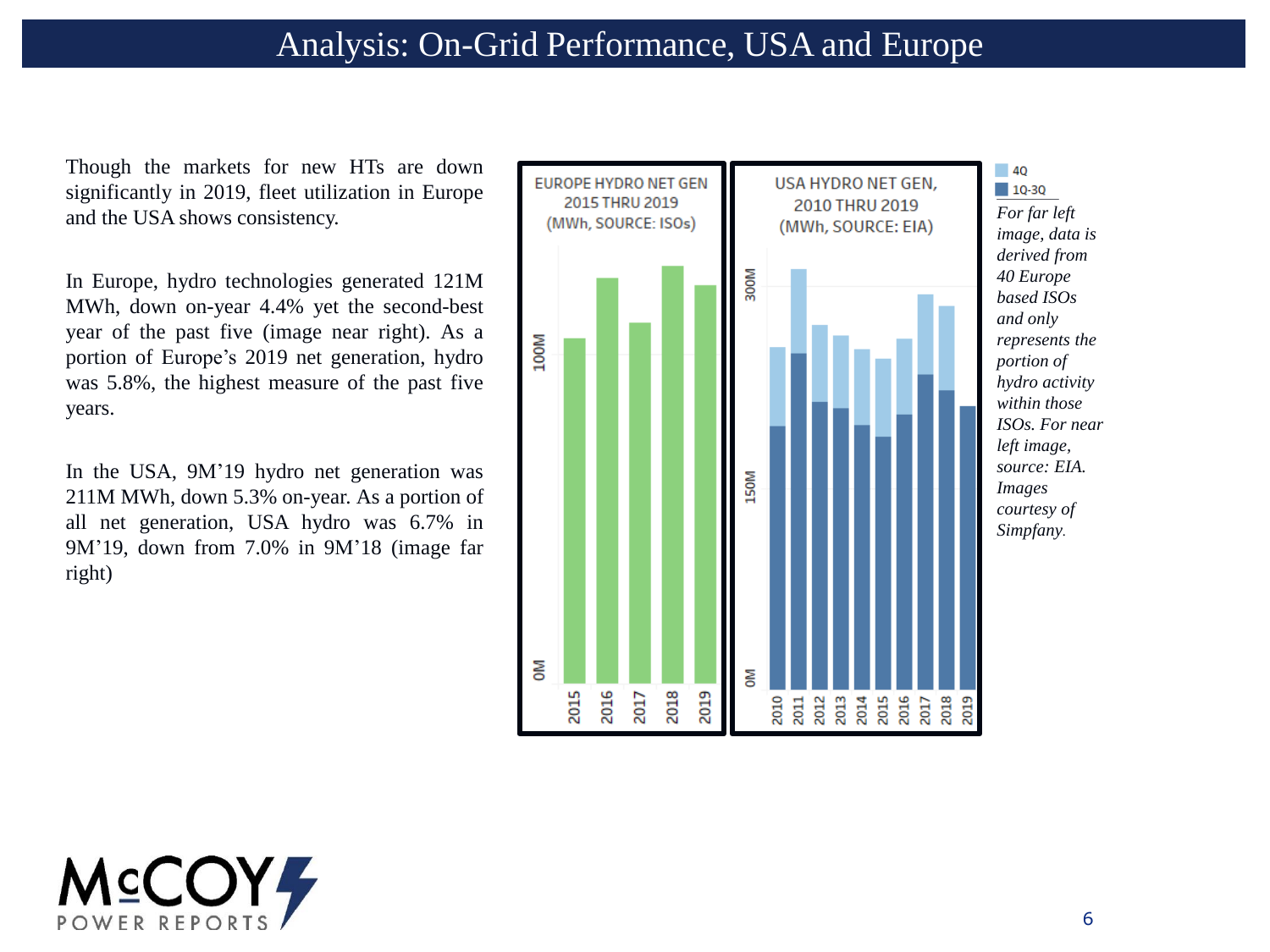#### Market Share Analysis: Capacity

Dongfang was the leader of the capacity market for the five-year period ending 2018, capturing share of 26%. Voith was second with 19% followed closely by Harbin with 18% and GE with 17%. (image top right)

In 2019, Voith separated from the pack with share of 48%, nearly doubling up secondplace Harbin's 24% share. Andritz was third with 16% share (image below right)



*For visualizations, HT units of at least 10 MWe unit capacity; source: McCoy surveys.*

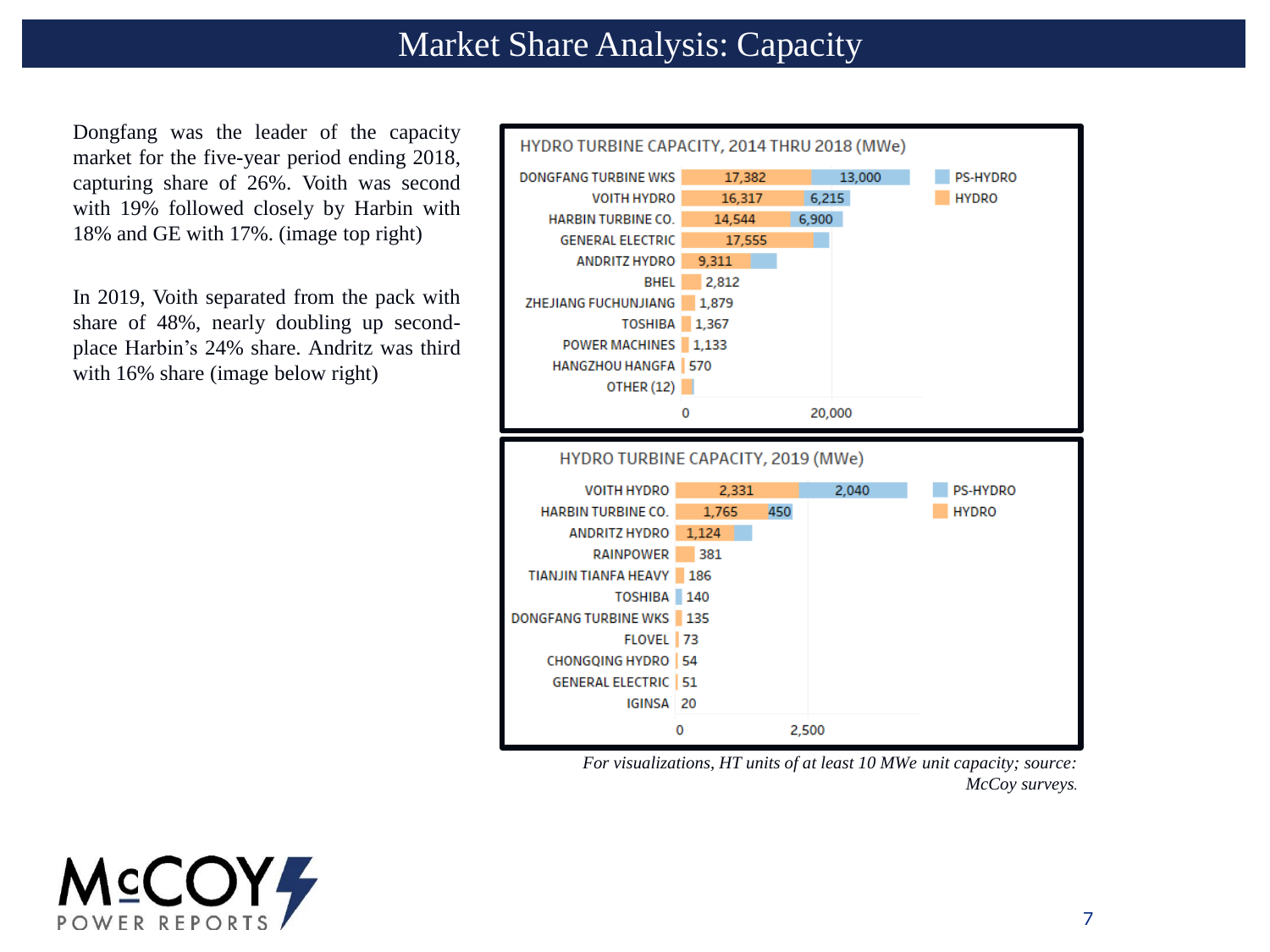### Market Share Analysis: Units

By units, Andritz was the leader for the five-year period ending 2018 with share of 25%, followed by Voith's 19% and GE's 14%. (image top right)

In 2019, Voith was the unit leader with 24 and share of 30%. (image below right)



*For visualizations, HT units of at least 10 MWe unit capacity; source: McCoy surveys.*

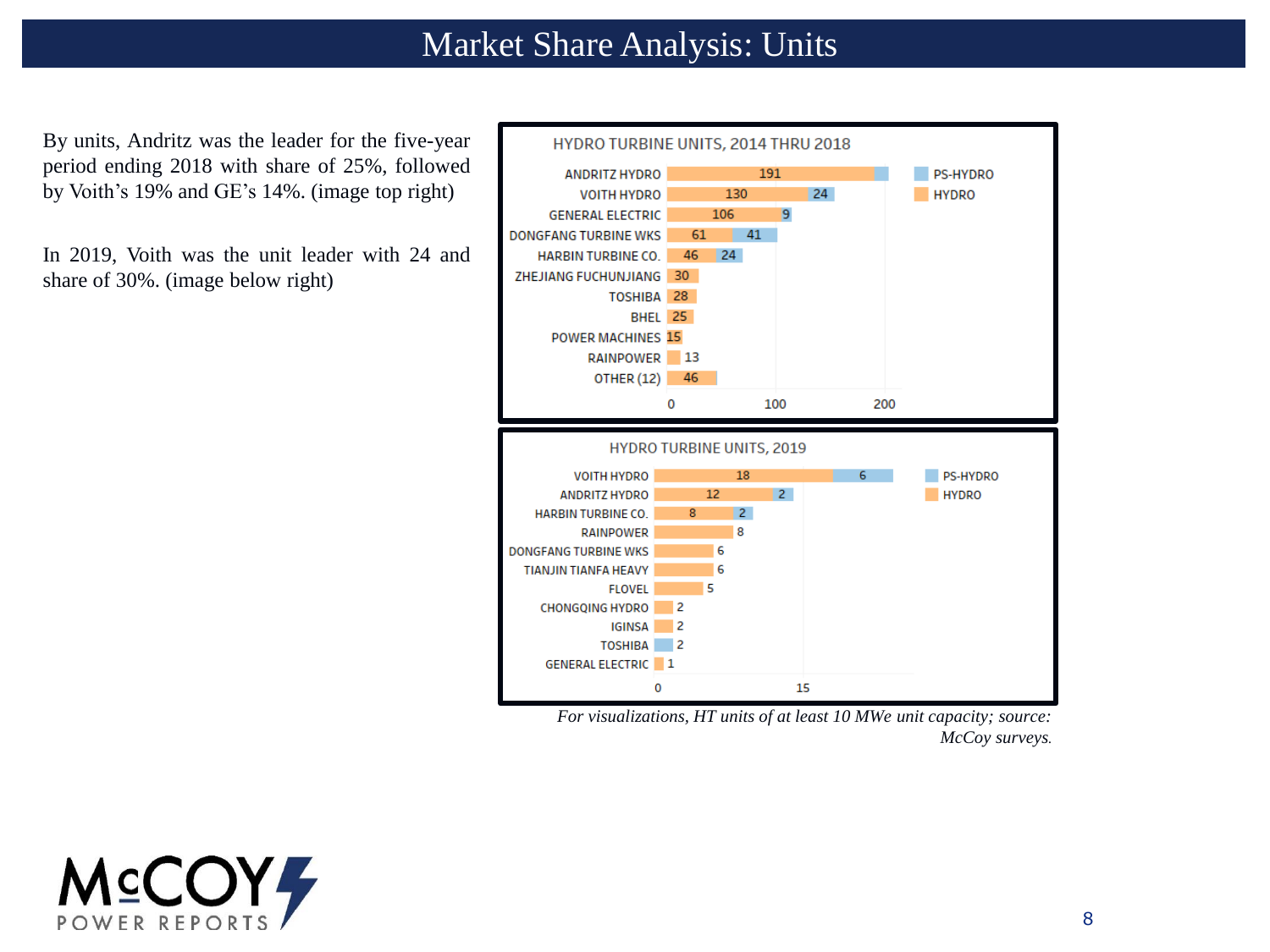# 2019 Official League Tables – Hydro Turbines*(i)*

| <b>TECHNOLOGY OWNER</b>                       | MWe<br>12M'19 | MARKET<br><b>SHARE</b> | <b>TECHNOLOGY OWNER</b>                       | <b>UNITS</b><br>12M'19 | <b>MARKET</b><br>SHARE |
|-----------------------------------------------|---------------|------------------------|-----------------------------------------------|------------------------|------------------------|
| VOITH HYDRO                                   | 4,371         | 48.1%                  | <b>VOITH HYDRO</b>                            | 24                     | 30.0%                  |
| <b>HARBIN TURBINE CO.</b>                     | 2,215         | 24.4%                  | <b>ANDRITZ HYDRO</b>                          | 14                     | 17.5%                  |
| <b>ANDRITZ HYDRO</b>                          | 1,459         | 16.1%                  | <b>HARBIN TURBINE CO.</b>                     | 10                     | 12.5%                  |
| <b>RAINPOWER</b>                              | 381           | 4.2%                   | <b>RAINPOWER</b>                              | 8                      | 10.0%                  |
| <b>TIANJIN TIANFA HEAVY</b>                   | 186           | 2.0%                   | DONGFANG TURBINE WKS                          | 6                      | 7.5%                   |
| <b>TOSHIBA ENERGY SYSTEMS &amp; SOLUTIONS</b> | 140           | 1.5%                   | <b>TIANJIN TIANFA HEAVY</b>                   | 6                      | 7.5%                   |
| DONGFANG TURBINE WKS                          | 135           | 1.5%                   | <b>FLOVEL</b>                                 | 5                      | 6.3%                   |
| <b>FLOVEL</b>                                 | 73            | 0.8%                   | <b>CHONGQING HYDRO</b>                        | $\overline{2}$         | 2.5%                   |
| <b>CHONGQING HYDRO</b>                        | 54            | 0.6%                   | <b>IGINSA</b>                                 | $\overline{2}$         | 2.5%                   |
| <b>GENERAL ELECTRIC</b>                       | 51            | $0.6\%$                | <b>TOSHIBA ENERGY SYSTEMS &amp; SOLUTIONS</b> | $\overline{2}$         | 2.5%                   |
| <b>IGINSA</b>                                 | 20            | 0.2%                   | <b>GENERAL ELECTRIC</b>                       |                        | 1.3%                   |
| <b>TOTAL</b>                                  | 9,085         | 100.0%                 | <b>TOTAL</b>                                  | 80                     | 100.0%                 |

*(i) Source: McCoy surveys. HT units of 10 MWe and up.*